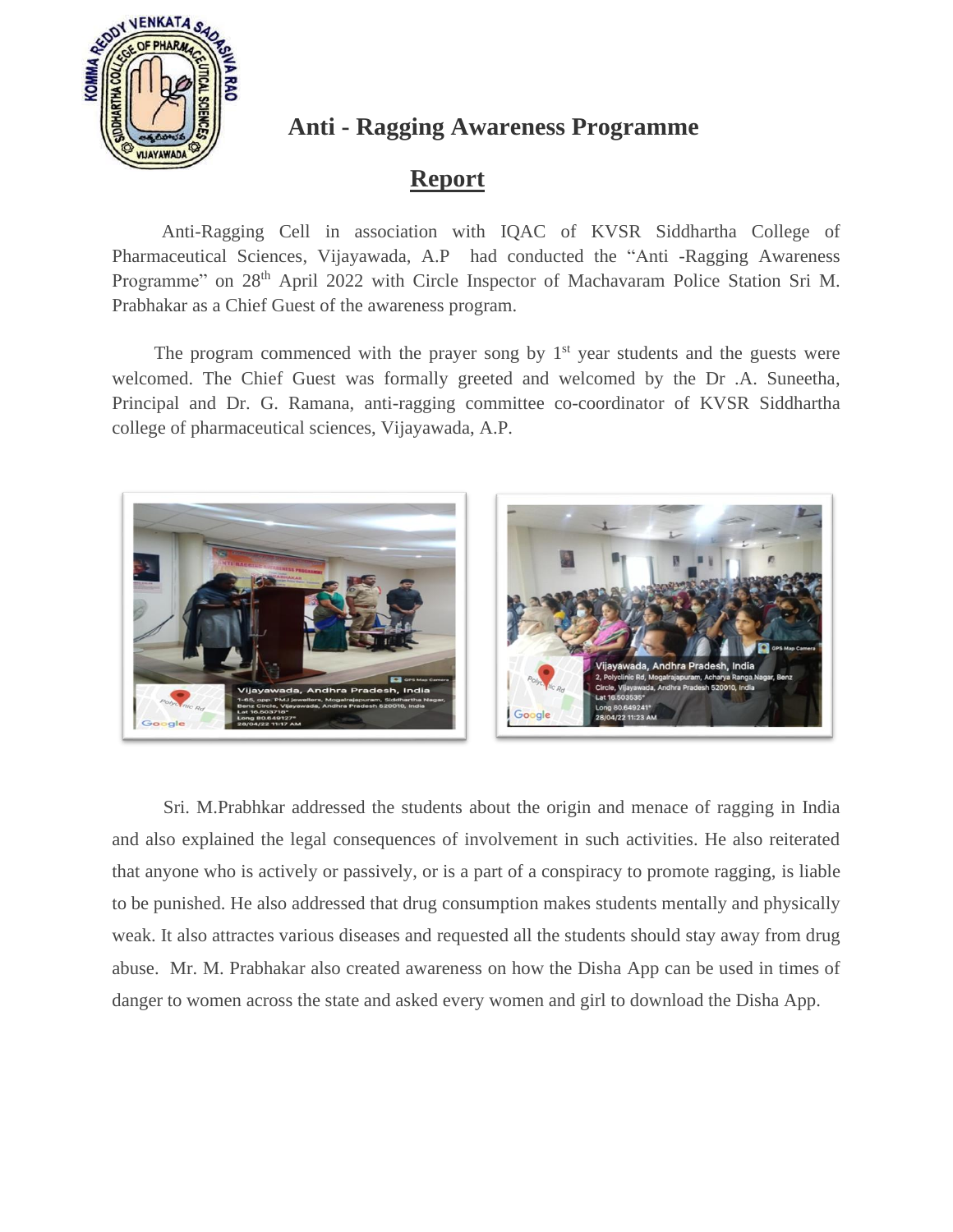The principal and coordinator of anti- ragging committee of the institution also addressed the students and briefed them about the different strategies and action plan for curbing the menace of ragging in the college by adopting various measures and activities.





 The Students took the pledge not to involve themselves in ragging of any form and also to make the Institution Ragging free.



The program was concluded with a vote of thanks and national anthem.